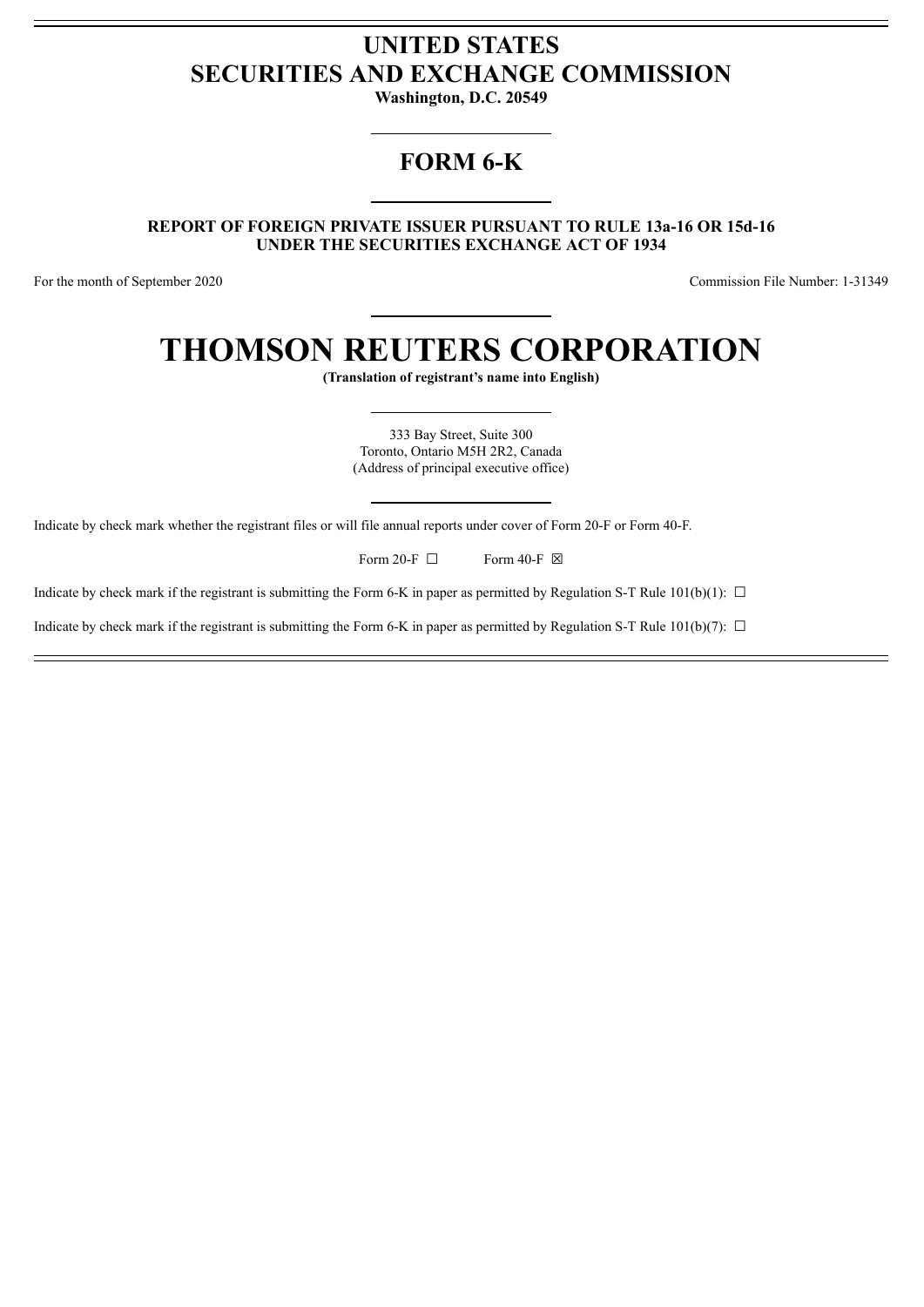**SIGNATURES**

Pursuant to the requirements of the Securities Exchange Act of 1934, the registrant has duly caused this report to be signed on its behalf by the undersigned, thereunto duly authorized.

#### **THOMSON REUTERS CORPORATION** (Registrant)

By: /s/ Marc E. Gold

Name: Marc E. Gold Title: Deputy Company Secretary

Date: September 17, 2020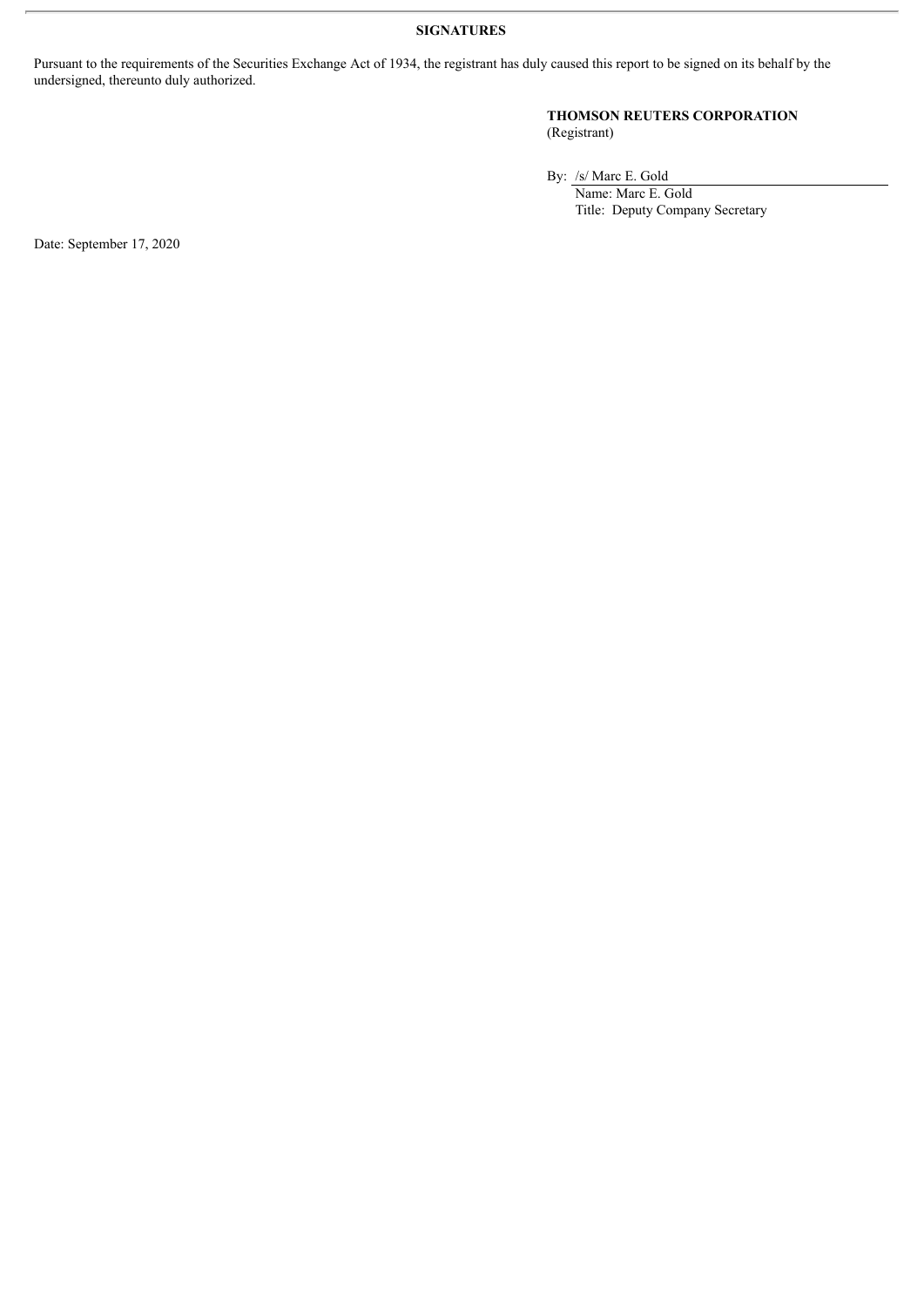#### **EXHIBIT INDEX**

#### **Exhibit Description**

99.1 News release dated September 17, 2020 – Deanna Oppenheimer and Simon Paris to Join the Thomson Reuters Board of Directors